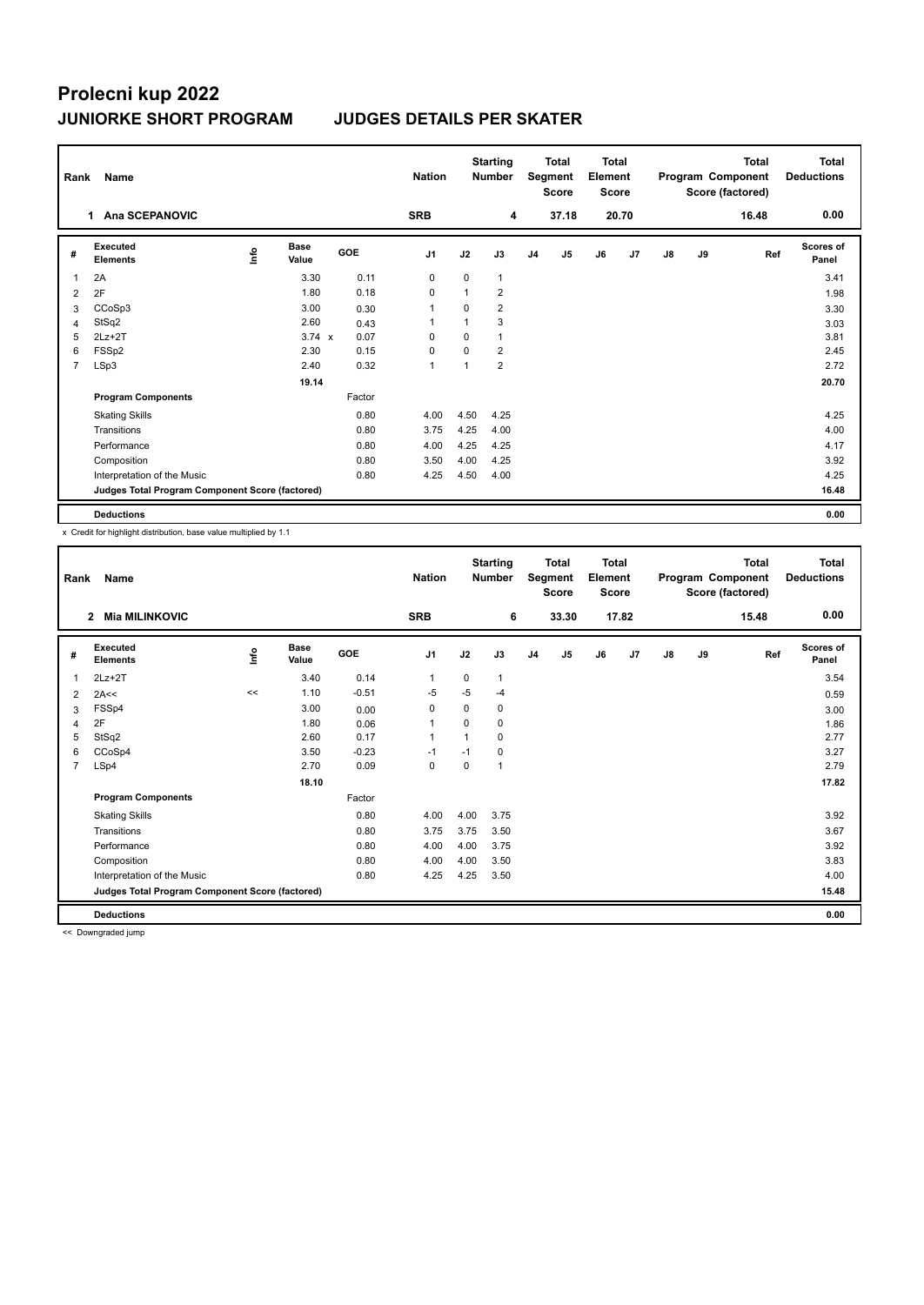| Rank           | <b>Name</b>                                     |             |                      |            | <b>Nation</b>  |      | <b>Starting</b><br><b>Number</b> | <b>Total</b><br>Segment<br><b>Score</b> |                | <b>Total</b><br>Element<br><b>Score</b> |                |               |    | <b>Total</b><br>Program Component<br>Score (factored) | <b>Total</b><br><b>Deductions</b> |
|----------------|-------------------------------------------------|-------------|----------------------|------------|----------------|------|----------------------------------|-----------------------------------------|----------------|-----------------------------------------|----------------|---------------|----|-------------------------------------------------------|-----------------------------------|
|                | <b>Klara SILJEG</b><br>3                        |             |                      |            | <b>SRB</b>     |      | $\overline{2}$                   |                                         | 26.76          |                                         | 13.14          |               |    | 13.62                                                 | 0.00                              |
| #              | Executed<br><b>Elements</b>                     | <u>info</u> | <b>Base</b><br>Value | <b>GOE</b> | J <sub>1</sub> | J2   | J3                               | J <sub>4</sub>                          | J <sub>5</sub> | J6                                      | J <sub>7</sub> | $\mathsf{J}8$ | J9 | Ref                                                   | <b>Scores of</b><br>Panel         |
| $\mathbf{1}$   | $2Lz!+2T$                                       |             | 3.40                 | $-0.14$    | -1             | $-1$ | 0                                |                                         |                |                                         |                |               |    |                                                       | 3.26                              |
| 2              | 2A<<                                            | <<          | 1.10                 | $-0.48$    | $-5$           | $-4$ | $-4$                             |                                         |                |                                         |                |               |    |                                                       | 0.62                              |
| 3              | FSSp1                                           |             | 2.00                 | $-0.40$    | $-4$           | $-2$ | 0                                |                                         |                |                                         |                |               |    |                                                       | 1.60                              |
| 4              | LSp3                                            |             | 2.40                 | $-0.16$    | $-1$           | $-1$ | 0                                |                                         |                |                                         |                |               |    |                                                       | 2.24                              |
| 5              | $1F^*$                                          | $\star$     | $0.00 \times$        | 0.00       | ٠              | ٠    | $\sim$                           |                                         |                |                                         |                |               |    |                                                       | 0.00                              |
| 6              | StSq1                                           |             | 1.80                 | 0.00       | 0              | 0    | 0                                |                                         |                |                                         |                |               |    |                                                       | 1.80                              |
| $\overline{7}$ | CCoSp4                                          |             | 3.50                 | 0.12       | 0              | 0    | 1                                |                                         |                |                                         |                |               |    |                                                       | 3.62                              |
|                |                                                 |             | 14.20                |            |                |      |                                  |                                         |                |                                         |                |               |    |                                                       | 13.14                             |
|                | <b>Program Components</b>                       |             |                      | Factor     |                |      |                                  |                                         |                |                                         |                |               |    |                                                       |                                   |
|                | <b>Skating Skills</b>                           |             |                      | 0.80       | 3.75           | 3.50 | 3.25                             |                                         |                |                                         |                |               |    |                                                       | 3.50                              |
|                | Transitions                                     |             |                      | 0.80       | 3.50           | 3.25 | 3.00                             |                                         |                |                                         |                |               |    |                                                       | 3.25                              |
|                | Performance                                     |             |                      | 0.80       | 3.50           | 3.75 | 3.00                             |                                         |                |                                         |                |               |    |                                                       | 3.42                              |
|                | Composition                                     |             |                      | 0.80       | 3.75           | 3.50 | 3.00                             |                                         |                |                                         |                |               |    |                                                       | 3.42                              |
|                | Interpretation of the Music                     |             |                      | 0.80       | 3.75           | 3.50 | 3.00                             |                                         |                |                                         |                |               |    |                                                       | 3.42                              |
|                | Judges Total Program Component Score (factored) |             |                      |            |                |      |                                  |                                         |                |                                         |                |               |    |                                                       | 13.62                             |
|                | <b>Deductions</b>                               |             |                      |            |                |      |                                  |                                         |                |                                         |                |               |    |                                                       | 0.00                              |

<< Downgraded jump \* Invalid element x Credit for highlight distribution, base value multiplied by 1.1 ! Not clear edge

| Rank           | Name<br>4 Irena MARKOVIC                        |         |                      | <b>Nation</b><br><b>SRB</b> | <b>Starting</b><br><b>Number</b><br>3 |             | <b>Total</b><br>Segment<br><b>Score</b><br>26.30 |                | <b>Total</b><br>Element<br><b>Score</b><br>14.22 |    | <b>Total</b><br>Program Component<br>Score (factored)<br>14.08 |    |    | <b>Total</b><br><b>Deductions</b><br>$-2.00$ |                           |
|----------------|-------------------------------------------------|---------|----------------------|-----------------------------|---------------------------------------|-------------|--------------------------------------------------|----------------|--------------------------------------------------|----|----------------------------------------------------------------|----|----|----------------------------------------------|---------------------------|
|                |                                                 |         |                      |                             |                                       |             |                                                  |                |                                                  |    |                                                                |    |    |                                              |                           |
| #              | Executed<br><b>Elements</b>                     | Info    | <b>Base</b><br>Value | <b>GOE</b>                  | J <sub>1</sub>                        | J2          | J3                                               | J <sub>4</sub> | J <sub>5</sub>                                   | J6 | J <sub>7</sub>                                                 | J8 | J9 | Ref                                          | <b>Scores of</b><br>Panel |
| $\mathbf{1}$   | $2Lz+2T<<$                                      | <<      | 2.50                 | $-0.98$                     | $-5$                                  | $-4$        | $-5$                                             |                |                                                  |    |                                                                |    |    |                                              | 1.52                      |
| 2              | 2A<                                             | $\prec$ | 2.64                 | $-1.32$                     | $-5$                                  | $-5$        | $-5$                                             |                |                                                  |    |                                                                |    |    |                                              | 1.32                      |
| 3              | FSSp4                                           |         | 3.00                 | 0.20                        | $\mathbf{1}$                          | 1           | 0                                                |                |                                                  |    |                                                                |    |    |                                              | 3.20                      |
| $\overline{4}$ | 2F                                              |         | 1.80                 | 0.06                        | 1                                     | $\mathbf 0$ | $\mathbf 0$                                      |                |                                                  |    |                                                                |    |    |                                              | 1.86                      |
| 5              | StSq1                                           |         | 1.80                 | $-0.78$                     | $-4$                                  | $-5$        | $-4$                                             |                |                                                  |    |                                                                |    |    |                                              | 1.02                      |
| 6              | CSp2                                            |         | 1.80                 | 0.00                        | $\mathbf 0$                           | $-1$        | 1                                                |                |                                                  |    |                                                                |    |    |                                              | 1.80                      |
| $\overline{7}$ | CCoSp4                                          |         | 3.50                 | 0.00                        | $-1$                                  | 0           | $\mathbf 1$                                      |                |                                                  |    |                                                                |    |    |                                              | 3.50                      |
|                |                                                 |         | 17.04                |                             |                                       |             |                                                  |                |                                                  |    |                                                                |    |    |                                              | 14.22                     |
|                | <b>Program Components</b>                       |         |                      | Factor                      |                                       |             |                                                  |                |                                                  |    |                                                                |    |    |                                              |                           |
|                | <b>Skating Skills</b>                           |         |                      | 0.80                        | 3.75                                  | 3.75        | 3.50                                             |                |                                                  |    |                                                                |    |    |                                              | 3.67                      |
|                | Transitions                                     |         |                      | 0.80                        | 3.50                                  | 3.50        | 3.25                                             |                |                                                  |    |                                                                |    |    |                                              | 3.42                      |
|                | Performance                                     |         |                      | 0.80                        | 3.50                                  | 3.50        | 3.50                                             |                |                                                  |    |                                                                |    |    |                                              | 3.50                      |
|                | Composition                                     |         |                      | 0.80                        | 3.25                                  | 3.75        | 3.50                                             |                |                                                  |    |                                                                |    |    |                                              | 3.50                      |
|                | Interpretation of the Music                     |         |                      | 0.80                        | 3.75                                  | 3.50        | 3.25                                             |                |                                                  |    |                                                                |    |    |                                              | 3.50                      |
|                | Judges Total Program Component Score (factored) |         |                      |                             |                                       |             |                                                  |                |                                                  |    |                                                                |    |    |                                              | 14.08                     |
|                | <b>Deductions</b>                               |         | Falls:               | $-2.00$                     |                                       |             |                                                  |                |                                                  |    |                                                                |    |    |                                              | $-2.00$                   |

< Under-rotated jump << Downgraded jump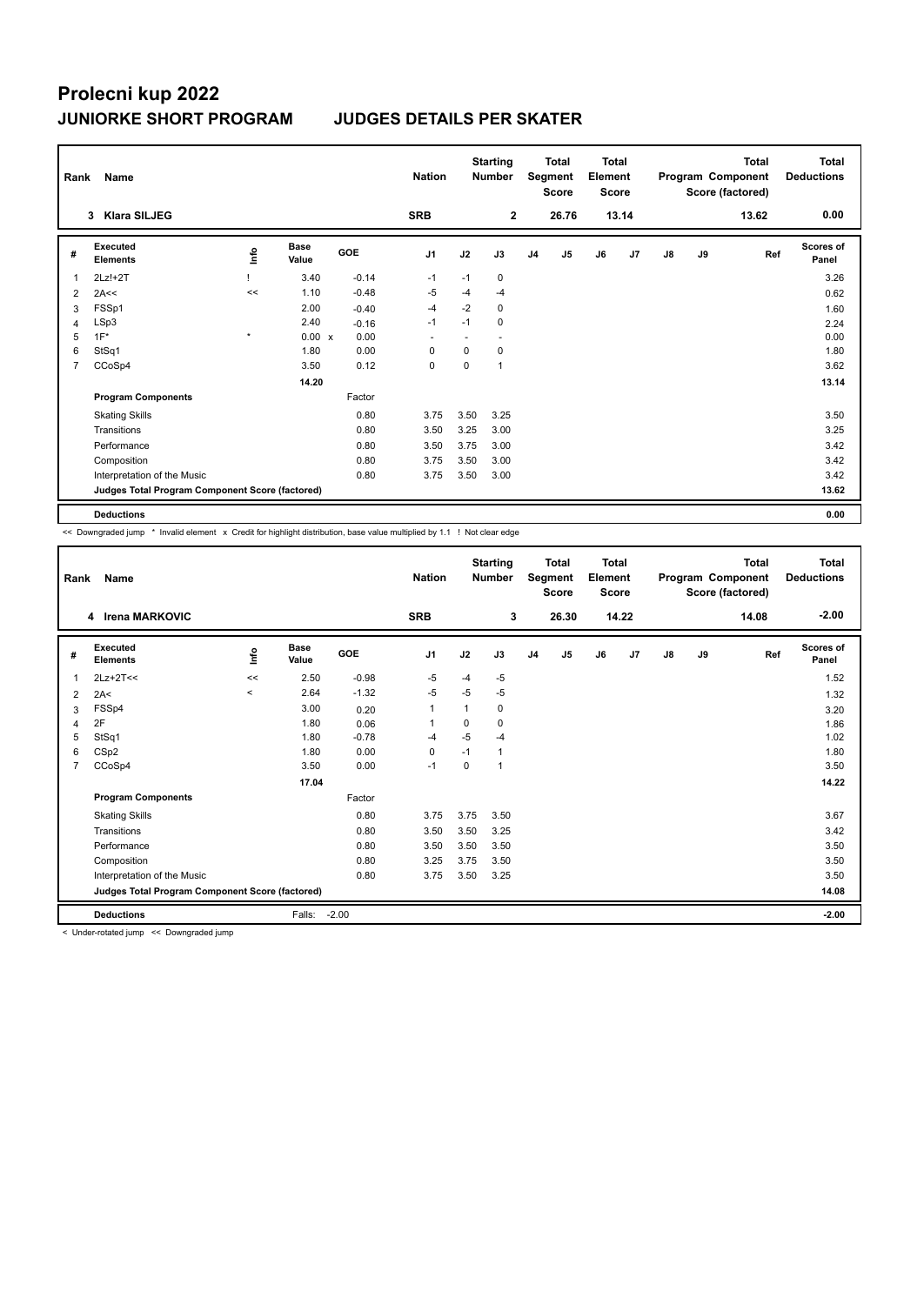|                | Name<br>Rank                                    |       |                      |            | <b>Nation</b>  |          | <b>Starting</b><br><b>Number</b> |                | Total<br>Segment<br><b>Score</b> |    | <b>Total</b><br>Element<br><b>Score</b> |               |    | <b>Total</b><br>Program Component<br>Score (factored) | Total<br><b>Deductions</b> |
|----------------|-------------------------------------------------|-------|----------------------|------------|----------------|----------|----------------------------------|----------------|----------------------------------|----|-----------------------------------------|---------------|----|-------------------------------------------------------|----------------------------|
|                | 5 Laura SILJEG                                  |       |                      |            | <b>SRB</b>     |          | $\overline{7}$                   |                | 26.28                            |    | 14.20                                   |               |    | 14.08                                                 | $-2.00$                    |
| #              | Executed<br><b>Elements</b>                     | Info  | <b>Base</b><br>Value | <b>GOE</b> | J <sub>1</sub> | J2       | J3                               | J <sub>4</sub> | J5                               | J6 | J7                                      | $\mathsf{J}8$ | J9 | Ref                                                   | Scores of<br>Panel         |
| 1              | $2Lz+2Lo$                                       |       | 3.80                 | $-0.07$    | $-1$           | $\Omega$ | 0                                |                |                                  |    |                                         |               |    |                                                       | 3.73                       |
| 2              | 2A<                                             | $\,<$ | 2.64                 | $-1.32$    | -5             | $-5$     | $-5$                             |                |                                  |    |                                         |               |    |                                                       | 1.32                       |
| 3              | FSSp3                                           |       | 2.60                 | $-0.61$    | $-2$           | $-3$     | $-2$                             |                |                                  |    |                                         |               |    |                                                       | 1.99                       |
| 4              | 2Fq                                             | q     | $1.98 \times$        | $-0.90$    | $-5$           | $-5$     | $-5$                             |                |                                  |    |                                         |               |    |                                                       | 1.08                       |
| 5              | CCoSp3                                          |       | 3.00                 | 0.30       | $\overline{1}$ |          | 1                                |                |                                  |    |                                         |               |    |                                                       | 3.30                       |
| 6              | StSq1                                           |       | 1.80                 | 0.06       | 0              | 0        | $\mathbf{1}$                     |                |                                  |    |                                         |               |    |                                                       | 1.86                       |
| $\overline{7}$ | LSpB                                            |       | 1.20                 | $-0.28$    | $-3$           | $-3$     | $-1$                             |                |                                  |    |                                         |               |    |                                                       | 0.92                       |
|                |                                                 |       | 17.02                |            |                |          |                                  |                |                                  |    |                                         |               |    |                                                       | 14.20                      |
|                | <b>Program Components</b>                       |       |                      | Factor     |                |          |                                  |                |                                  |    |                                         |               |    |                                                       |                            |
|                | <b>Skating Skills</b>                           |       |                      | 0.80       | 3.75           | 3.75     | 3.50                             |                |                                  |    |                                         |               |    |                                                       | 3.67                       |
|                | Transitions                                     |       |                      | 0.80       | 3.50           | 3.50     | 3.00                             |                |                                  |    |                                         |               |    |                                                       | 3.33                       |
|                | Performance                                     |       |                      | 0.80       | 3.50           | 3.50     | 3.25                             |                |                                  |    |                                         |               |    |                                                       | 3.42                       |
|                | Composition                                     |       |                      | 0.80       | 3.50           | 3.75     | 3.25                             |                |                                  |    |                                         |               |    |                                                       | 3.50                       |
|                | Interpretation of the Music                     |       |                      | 0.80       | 3.75           | 4.00     | 3.25                             |                |                                  |    |                                         |               |    |                                                       | 3.67                       |
|                | Judges Total Program Component Score (factored) |       |                      |            |                |          |                                  |                |                                  |    |                                         |               |    |                                                       | 14.08                      |
|                | <b>Deductions</b>                               |       | Falls:               | $-2.00$    |                |          |                                  |                |                                  |    |                                         |               |    |                                                       | $-2.00$                    |

< Under-rotated jump x Credit for highlight distribution, base value multiplied by 1.1 q Jump landed on the quarter

| Name<br>Rank   |                                                 |           |                      |         | <b>Nation</b>            |      | <b>Starting</b><br><b>Number</b> | <b>Total</b><br>Segment<br><b>Score</b> |       | <b>Total</b><br>Element<br><b>Score</b> |       |    |    | <b>Total</b><br>Program Component<br>Score (factored) | <b>Total</b><br><b>Deductions</b> |
|----------------|-------------------------------------------------|-----------|----------------------|---------|--------------------------|------|----------------------------------|-----------------------------------------|-------|-----------------------------------------|-------|----|----|-------------------------------------------------------|-----------------------------------|
|                | <b>Masa DINIC</b><br>6                          |           |                      |         | <b>SRB</b>               |      | 5                                |                                         | 22.19 |                                         | 10.41 |    |    | 12.78                                                 | $-1.00$                           |
| #              | Executed<br><b>Elements</b>                     | lnfo      | <b>Base</b><br>Value | GOE     | J1                       | J2   | J3                               | J <sub>4</sub>                          | J5    | J6                                      | J7    | J8 | J9 | Ref                                                   | <b>Scores of</b><br>Panel         |
| 1              | 2A<<                                            | <<        | 1.10                 | $-0.55$ | $-5$                     | $-5$ | $-5$                             |                                         |       |                                         |       |    |    |                                                       | 0.55                              |
| $\overline{2}$ | $2Lz!+2Lo$                                      |           | 3.80                 | $-0.91$ | $-5$                     | $-5$ | $-3$                             |                                         |       |                                         |       |    |    |                                                       | 2.89                              |
| 3              | FCCoSp2V*                                       | $\bullet$ | 0.00                 | 0.00    | $\overline{\phantom{a}}$ |      | $\sim$                           |                                         |       |                                         |       |    |    |                                                       | 0.00                              |
| $\overline{4}$ | 2F                                              |           | $1.98 \times$        | $-0.18$ | $-1$                     | $-1$ | $-1$                             |                                         |       |                                         |       |    |    |                                                       | 1.80                              |
| 5              | StSq2                                           |           | 2.60                 | $-0.43$ | $-1$                     | $-2$ | $-2$                             |                                         |       |                                         |       |    |    |                                                       | 2.17                              |
| 6              | CCoSp2                                          |           | 2.50                 | $-0.42$ | $-1$                     | $-2$ | $-2$                             |                                         |       |                                         |       |    |    |                                                       | 2.08                              |
| $\overline{7}$ | LSpB                                            |           | 1.20                 | $-0.28$ | $-2$                     | $-2$ | $-3$                             |                                         |       |                                         |       |    |    |                                                       | 0.92                              |
|                |                                                 |           | 13.18                |         |                          |      |                                  |                                         |       |                                         |       |    |    |                                                       | 10.41                             |
|                | <b>Program Components</b>                       |           |                      | Factor  |                          |      |                                  |                                         |       |                                         |       |    |    |                                                       |                                   |
|                | <b>Skating Skills</b>                           |           |                      | 0.80    | 3.25                     | 3.25 | 3.25                             |                                         |       |                                         |       |    |    |                                                       | 3.25                              |
|                | Transitions                                     |           |                      | 0.80    | 3.00                     | 3.00 | 3.00                             |                                         |       |                                         |       |    |    |                                                       | 3.00                              |
|                | Performance                                     |           |                      | 0.80    | 3.25                     | 3.00 | 3.00                             |                                         |       |                                         |       |    |    |                                                       | 3.08                              |
|                | Composition                                     |           |                      | 0.80    | 3.50                     | 3.25 | 3.25                             |                                         |       |                                         |       |    |    |                                                       | 3.33                              |
|                | Interpretation of the Music                     |           |                      | 0.80    | 3.50                     | 3.50 | 3.00                             |                                         |       |                                         |       |    |    |                                                       | 3.33                              |
|                | Judges Total Program Component Score (factored) |           |                      |         |                          |      |                                  |                                         |       |                                         |       |    |    |                                                       | 12.78                             |
|                | <b>Deductions</b>                               |           | Falls:               | $-1.00$ |                          |      |                                  |                                         |       |                                         |       |    |    |                                                       | $-1.00$                           |

<< Downgraded jump \* Invalid element x Credit for highlight distribution, base value multiplied by 1.1 ! Not clear edge